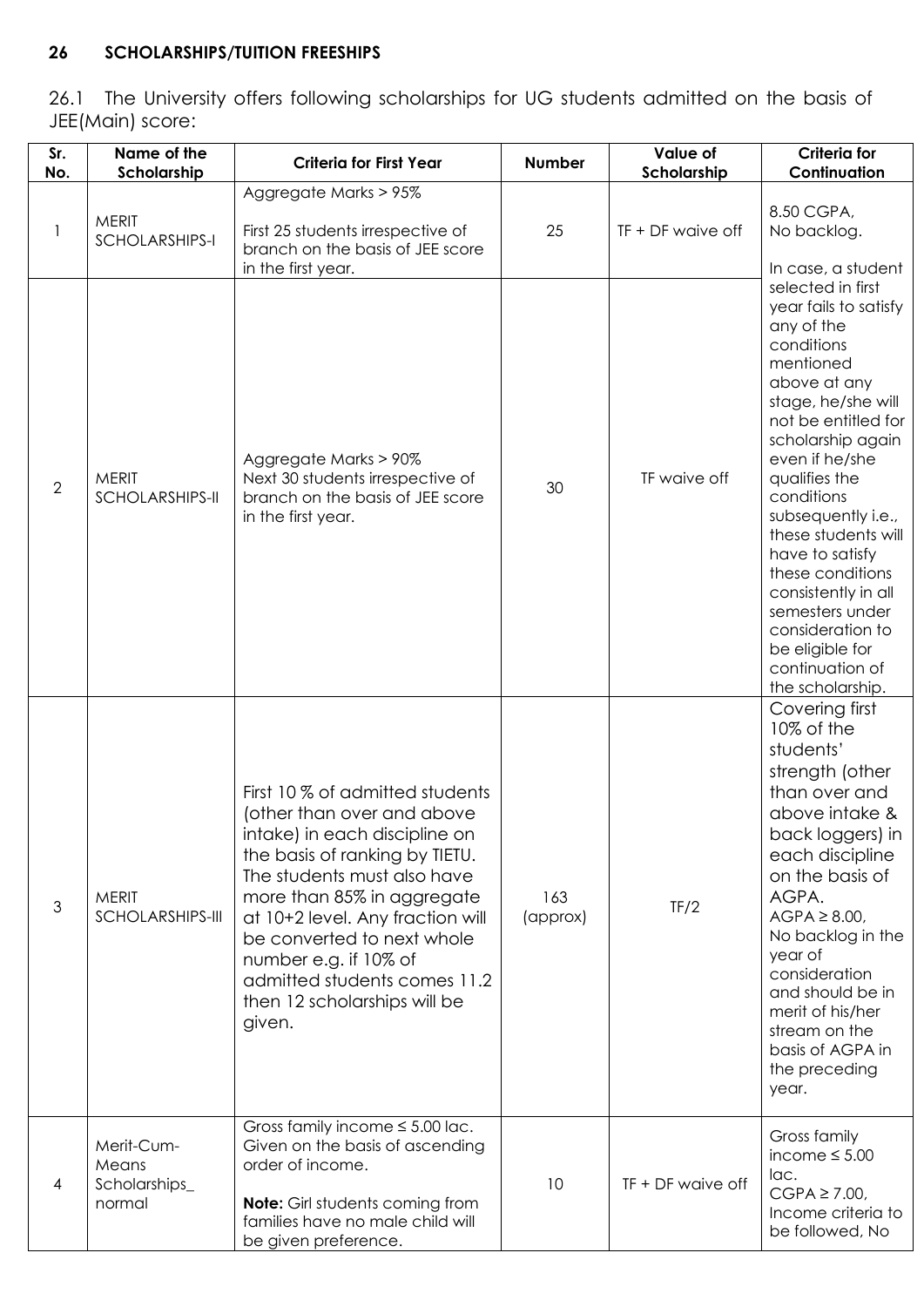|    |                                                 |                                                                                                                                                                                                                                                                                                                                   |                |                     | backlog in year<br>of consideration.                                                                         |
|----|-------------------------------------------------|-----------------------------------------------------------------------------------------------------------------------------------------------------------------------------------------------------------------------------------------------------------------------------------------------------------------------------------|----------------|---------------------|--------------------------------------------------------------------------------------------------------------|
| 5. | Merit-Cum-<br>Means<br>Scholarships_Spe<br>cial | To deserving cases not covered<br>in "Merit-Cum-Means<br>Scholarships_normal"<br>Including girls having 'Single Girl<br>child status. Gross family income<br>$\leq 5.00$ lac.<br><b>Note:</b> Recommendations of such<br>cases shall be given by DoSA<br>and Committee consisting of<br>Deans shall finalise the<br>scholarships. | 5<br>(maximum) | $TF + DF$ waive off | Gross family<br>income $\leq 5.00$<br>lac.<br>$CGPA \ge 7.00$ .<br>No backlog in<br>year of<br>consideration |

# **26.2. MERIT SCHOLARSHIP**

Three merit scholarships, one each of value of full, half and quarter tuition fee respectively, as prescribed from time to time for general category of MCA and MSc students, be awarded to the students in MCA and MSc programme wise and year wise, on the basis of merit used for making admissions.

Merit scholarships will be awarded only if the number of students registered in a discipline is at least five.

# **26.3 ELIGIBILITY**

- 26.3.1 Only those students will be eligible for the award of University merit scholarships who have cleared all the courses prescribed for the respective programme upto the stage of the award. In other words, they should not have any backlog.
- 26.3.2 Merit Scholarships-I & Merit Scholarships-II of BE/BTech shall be awarded to the students as per prescribed criteria in the above table. Only students selected in first year shall continue to get the scholarship in subsequent years on fulfillment of required conditions.
- 26.3.3 Merit Scholarships-III covering 10% of the students' strength (other than over and above intake) of BE/BTech shall be awarded every year on the basis of AGPA earned in the preceding year and criteria mentioned in above table. However, only the candidates having more than 85% aggregate marks in 10+2 will be eligible for this scholarship. In case student is upgraded through December Test in 1st year, he/she will not be eligible for merit scholarship in 2<sup>nd</sup> year on the basis of his/her performance in 1<sup>st</sup> year.

#### **In case FN/NRI student or IEP student is selected for merit scholarship-III in second year or subsequent years, he/she will be given award amount as per the tuition fee charged from Indian students of the same batch.**

- 26.3.4 Award of Merit Scholarships in the first year of MCA and MSc programme will be based on the merit used for making admissions. In the subsequent years, these would be based on the AGPA earned by the student during the preceding academic year.
- 26.3.5 The student who has been awarded merit scholarship by the University are entitled to receive stipend or any financial assistance from any other source. However, if the student is awarded any stipend or financial assistance from any other source, he shall immediately communicate the same to Dean of Academic Affairs (DoAA).
- 26.3.6 There will be no income limit of the guardians/parents of the students for the grant of merit scholarships.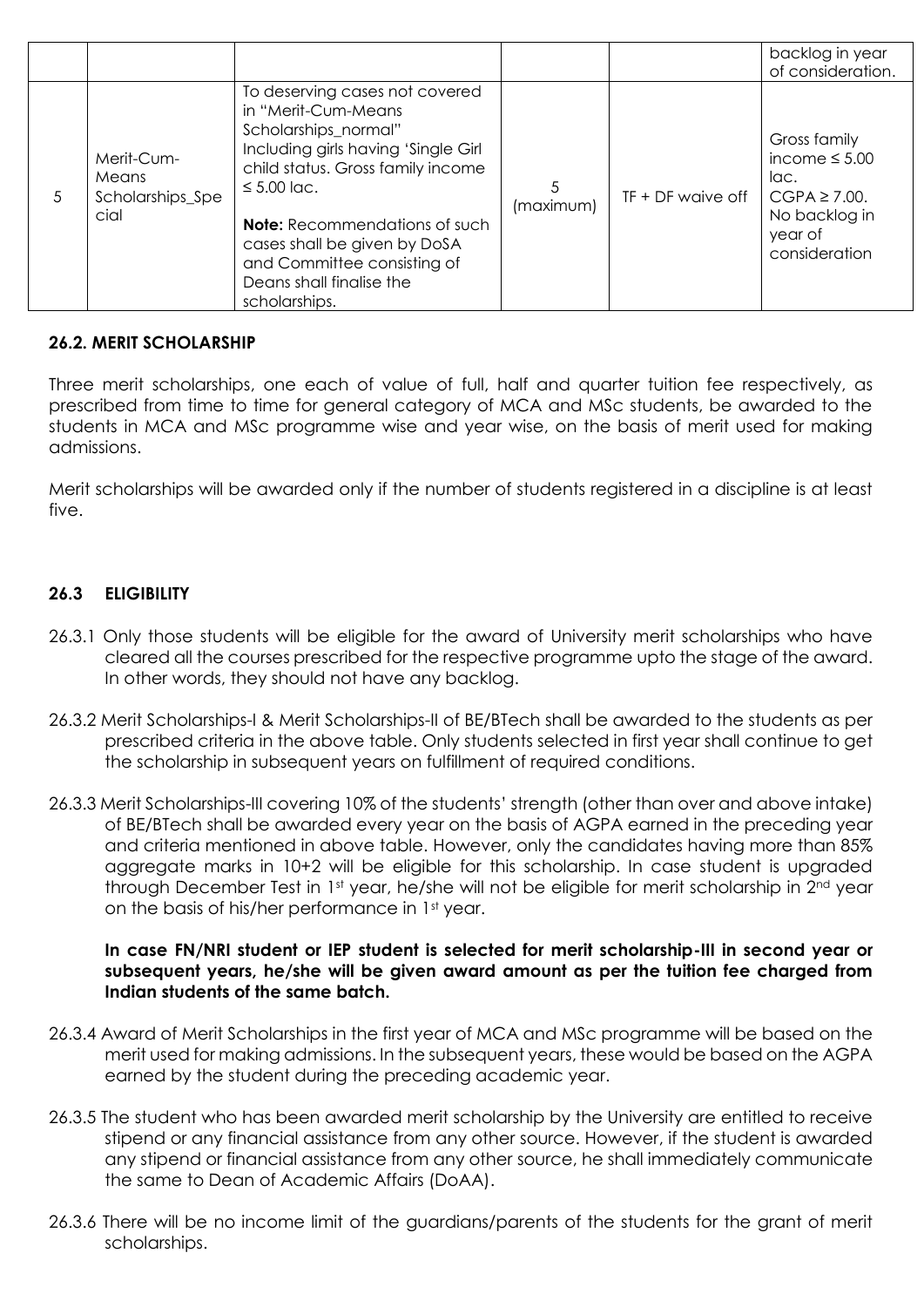26.3.7 In case a student is eligible for more than one scholarship/freeship, he/she shall be awarded only one scholarship/freeship as per his/her preference.

#### **26.4 Alumnus Ward Scholarship**

Four scholarships @  $\bar{\mathfrak{S}}$  50,000/- per annum: One scholarship to one ward of alumnus in each year of BE/BTech on merit-cum-means basis.

These scholarships are given by TIETU Alumni Association.

In addition to above some other scholarships are given through TIETU Alumnus mentioned in the scholarship table.

#### **26.5 Selection**

- 26.5.1 The award of merit scholarships for BE/BTech, MCA and MSc programs shall be announced every year by the DoAA.
- 26.5.2 If the student declines (or is not awarded merit scholarship for certain reasons) it shall be awarded to the next student in the approved list.
- 26.5.3 The merit scholarships shall be tenable for one academic year.

#### **26.6 Tie Breaker**

In case of a tie at AGPA, it shall be broken by considering number of A<sup>+</sup> grades secured by the students during the period under consideration for calculation of AGPA. If number of A<sup>+</sup> grades secured by students are same then tie shall be broken by considering the students' performance on the basis of CGPA. If the CGPA is also same, the tie shall be broken using the percentage of marks obtained by the students in all the courses of last two semesters (3 trimesters for MBA program). If, however, the tie still exists then it will be broken by considering the merit of the entrance examination taken at entry level.

# **26.7 Withdrawal**

If a recipient of merit scholarship is found guilty of gross misconduct his/her case after due warning shall be reported by the DoAA for withdrawal of merit scholarship and decision in this regard will be taken by the Deputy Director.

#### **26.8 Other Scholarships/Stipends**

The details of other scholarships and stipends offered to the students are given in the Table I.

| Sr.<br>No. | <b>Nature of Scholarship</b>                                  | Value in $\bar{\tau}$                    | No. of<br>Scholar ship(s)                                  | <b>Eligibility Conditions</b>                                                                                                                              |
|------------|---------------------------------------------------------------|------------------------------------------|------------------------------------------------------------|------------------------------------------------------------------------------------------------------------------------------------------------------------|
|            | Merit-Cum-Means<br>Scholarships                               | Tuition and<br>Development Fee<br>Waiver | ME/MTech: 05<br>MSC:01<br><b>MCA: 01</b><br><b>MBA: 01</b> | Entrance Test Rank and<br>Academic Performance in<br>next years. Parent's gross<br>annual income from all<br>sources <= ₹ 5.00 lacs &<br>other conditions. |
| 2.         | <b>Vimlasons Charitable</b><br><b>Foundation Scholarships</b> | 10,000 per annum                         | 05                                                         | One each for girl student of<br>1st, 2nd, 3rd and 4th year of UG<br>programme and one girl                                                                 |

#### **Table – I Scholarships and Stipends**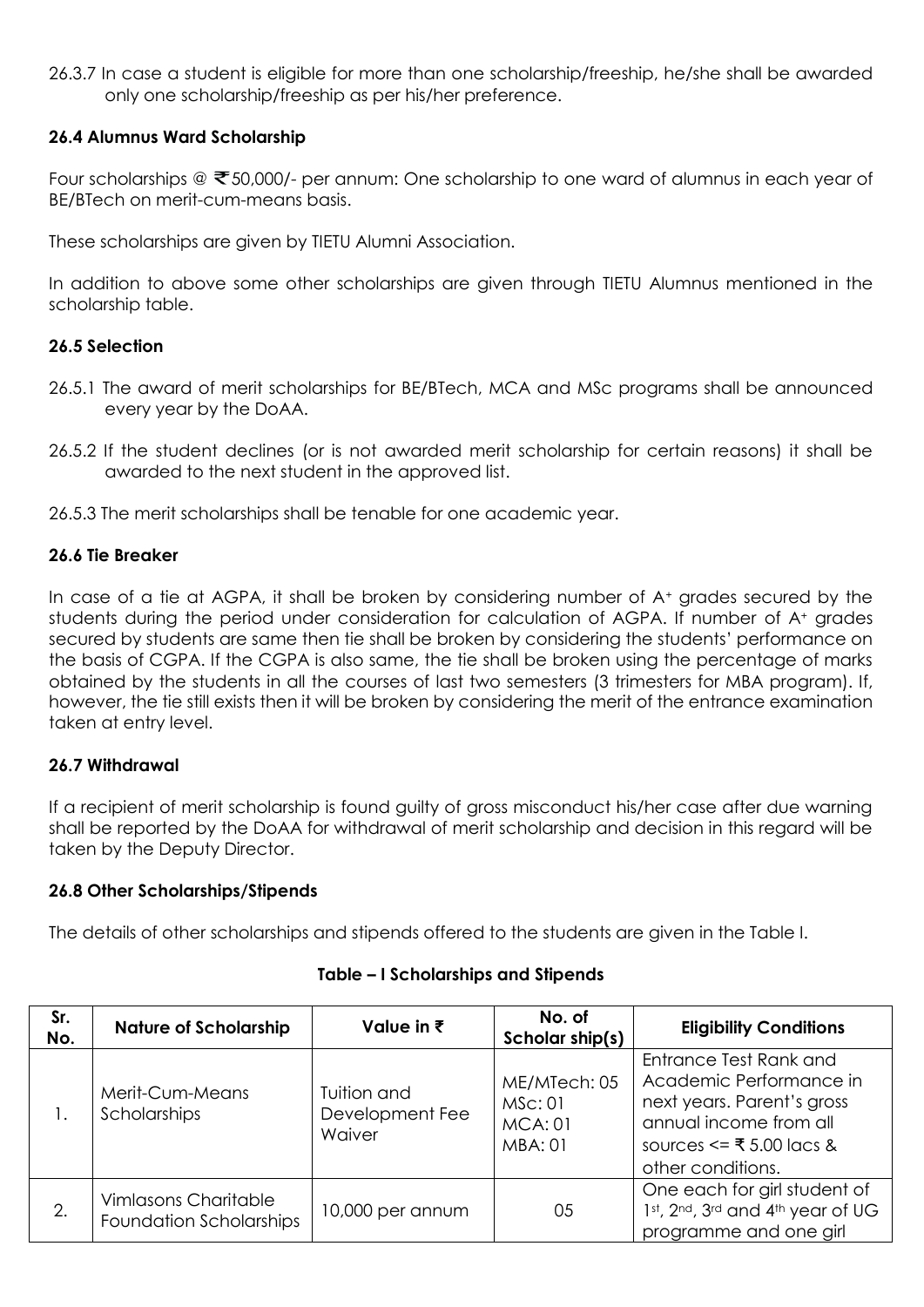|     |                                                               |                  |    | student of MSc (1st or 2nd<br>year) on merit cum mean<br>basis.<br>Means: less than ₹ 2.00 lac.<br>Merit: minimum 75% marks in<br>the 10 <sup>th</sup> and 12 <sup>th</sup> board<br>examination and will be<br>renewed if the student has a<br>$minimum CGPA \geq 7.00$ and |
|-----|---------------------------------------------------------------|------------------|----|------------------------------------------------------------------------------------------------------------------------------------------------------------------------------------------------------------------------------------------------------------------------------|
| 3.  | <b>Vimlasons Charitable</b><br><b>Foundation Scholarships</b> | 8,000 per annum  | 03 | with no backlog course.<br>One for Post Graduate and<br>two for LMTSOM students for<br>merit cum means basis<br>subject to conditions.                                                                                                                                       |
| 4.  | A.C.Khanna-Balraj<br>Chexal Scholarship                       | 10,000 per annum | 01 | One BE Mechanical<br>Engineering student of<br>second year on the basis of<br>merit.                                                                                                                                                                                         |
| 5.  | Shakuntla-Juneja<br>Memorial Scholarship                      | 10,000 per annum | 01 | One BE Civil Engineering<br>student of 2 <sup>nd</sup> year on the<br>basis of merit.                                                                                                                                                                                        |
| 6.  | Prof R.K. Virmani<br>Scholarship                              | 10,000 per annum | 01 | One BE Mechanical<br>Engineering student of 3rd<br>year or final year on the<br>merit cum mean basis.<br>Means <= $\overline{\mathbf{z}}$ 2.4 lac per<br>annum Merit >= 6.00 AGPA                                                                                            |
| 7.  | Late Dr. H.S. Kasana<br>Scholarship                           | 10,000 per annum | 01 | 2 <sup>nd</sup> year MSc (Mathematics<br>& Computing) student who<br>secures maximum CGPA in<br>first year.                                                                                                                                                                  |
| 8.  | Smt. Sudarshan<br>Syanghal Sehgal                             | 20,000 per annum | 01 | BE/BTech student of 1st year<br>on merit cum means basis.                                                                                                                                                                                                                    |
| 9.  | Dipesh Chawla<br><b>Memorial Scholarship</b>                  | 17,000 per annum | 01 | The best student in the BE<br>(Civil) final year on the basis<br>of CGPA at the end of 3rd<br>year.                                                                                                                                                                          |
| 10. | Late Swaraj Bedi<br>Scholarship                               | 10,000 per annum | 01 | Female student of 3rd /4th yr<br>of BE/BTech. CGPA $> = 7.00$ ,<br>Means <= $\overline{\mathbf{z}}$ 2.00 lac per<br>annum.                                                                                                                                                   |
| 11. | Sardarni Mohinder Kaur<br>Sidhu Memorial<br>Scholarship       | 10,000 per annum | 01 | Topper of BE (Electrical<br>Engg.) at the end of 3rd year.                                                                                                                                                                                                                   |
| 12. | Late H R Bhatia<br>Scholarship                                | 10,000 per annum | 01 | Male Engineering Student in<br>3rd year or 4th year; Merit ><br>7.0 CGPA and Means Yearly<br>income < $\overline{\xi}$ 2.00 lacs                                                                                                                                             |
| 13. | Amir Chand and Dewki<br>Bai Batra Scholarship                 | 10,000 per annum | 01 | To a student who at the end<br>of third year stands first in<br><b>Mechanical Engineering</b><br>according to the CGPA                                                                                                                                                       |
| 14. | Prem Sagar Gupta Merit<br>Scholarship                         | 5000 per annum   | 03 | One each to BE Civil<br>Engineering student of 2 <sup>nd</sup> ,<br>3rd and 4th year on merit<br>basis.                                                                                                                                                                      |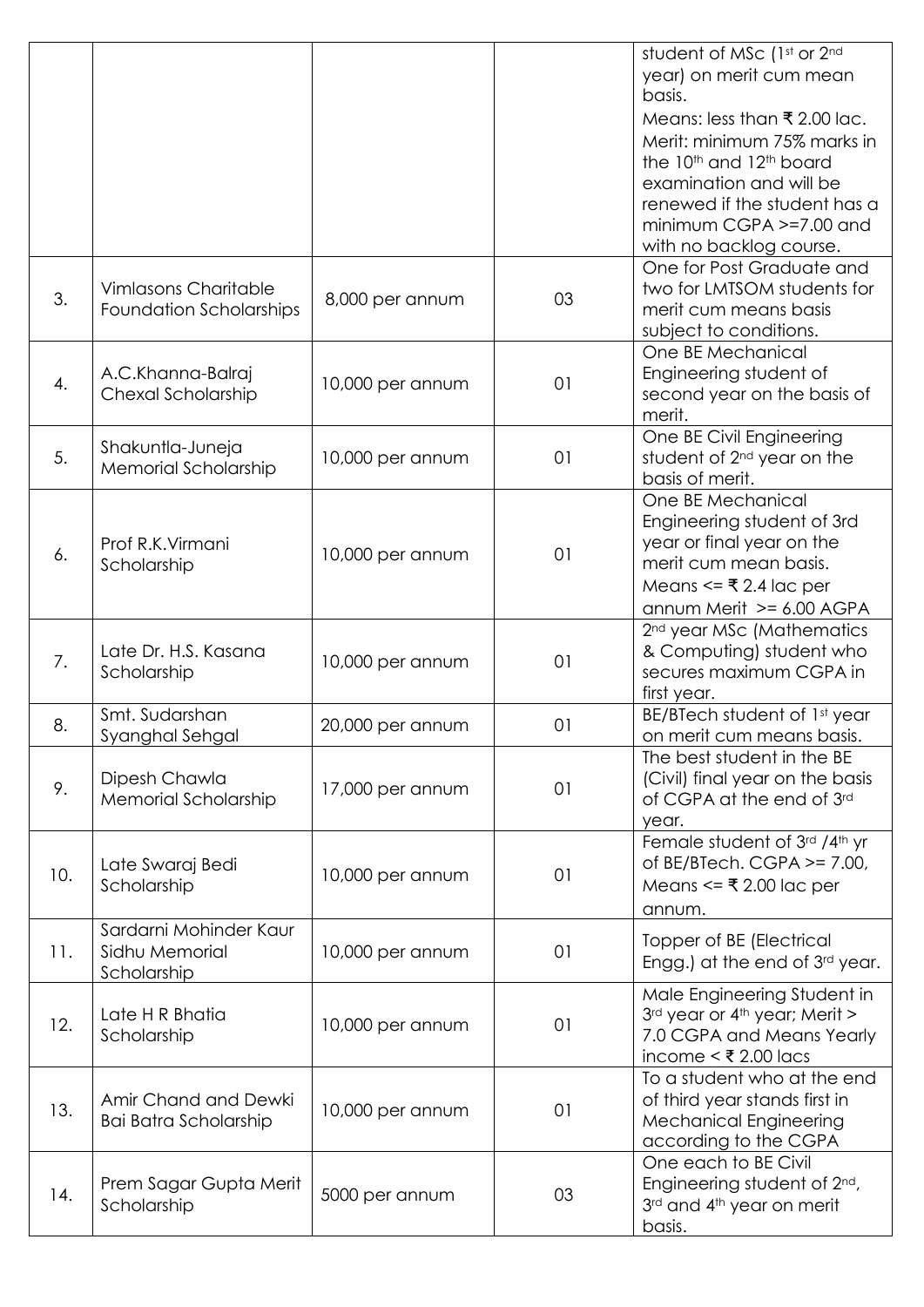| 15. | Datar Kaur/Pritam Kaur<br>Annual Scholarship                                                                                                                                                                                                                                                                                                                                                                                                                                                                                                                                                                                                                                   | \$500 per annum<br>(Equivalent amount<br>in rupees shall be<br>given)                                                                                                                    | 02     | 2 <sup>nd</sup> year Student of any<br>branch on merit cum means<br>basis.<br>$CGPA \ge 7.0$ in first year<br>Means <= ₹ 2.00 lac per<br>annum.                                                                                                                                               |  |  |
|-----|--------------------------------------------------------------------------------------------------------------------------------------------------------------------------------------------------------------------------------------------------------------------------------------------------------------------------------------------------------------------------------------------------------------------------------------------------------------------------------------------------------------------------------------------------------------------------------------------------------------------------------------------------------------------------------|------------------------------------------------------------------------------------------------------------------------------------------------------------------------------------------|--------|-----------------------------------------------------------------------------------------------------------------------------------------------------------------------------------------------------------------------------------------------------------------------------------------------|--|--|
| 16. | <b>Central Sector</b><br>Scholarship Scheme of<br>top class education<br>for SC students                                                                                                                                                                                                                                                                                                                                                                                                                                                                                                                                                                                       | Equivalent to tuition<br>fee and other non-<br>refundable charges<br>as per guidelines of<br>Centre Govt.                                                                                | 10     | First 10 SC students on merit<br>whose family income does<br>not exceed ₹4.50 lac per<br>annum. The details of the<br>scheme is available at<br>http://socialjustice.nic.in and<br>NeSP's (National<br>Scholarships) web portal<br>(www.scholarships.gov.in)                                  |  |  |
| 17. | <b>Central Sector</b><br>Scholarship Scheme of<br>top class education<br>for ST students                                                                                                                                                                                                                                                                                                                                                                                                                                                                                                                                                                                       | Equivalent to tuition<br>fee and other non-<br>refundable charges<br>as per guidelines of<br>Centre Govt.                                                                                | 05     | First 5 ST students on merit<br>whose family income does<br>not exceed ₹ 4.50 lac per<br>annum. The details of the<br>scheme is available at<br>http://tribalaffairs.nic.in and<br>NeSP's web portal<br><u>(www.scholarships.gov.in )</u>                                                     |  |  |
| 18. | <b>Central Sector Plan</b><br>Scheme of Scholarship<br>for Top Class Education<br>for students with<br><b>Disabilities</b>                                                                                                                                                                                                                                                                                                                                                                                                                                                                                                                                                     | Reimbursement of<br>tuition fees and<br>non-refundable<br>fees (max. ₹2.00<br>$ acs $ +<br>maintenance<br>allowance, books &<br>stationery<br>expenses, as per<br>guideline of<br>scheme | $\ast$ | A person with disability<br>having not less than 40%<br>disability, total family income<br>shall not exceed ₹ 6.00 lacs<br>P.A. The details of scheme is<br>available at department<br>website<br>(www.disabilityaffairs.gov.in)<br>and NeSP"s web poral<br><u>(www.scholarships.gov.in )</u> |  |  |
| 19. | Central Scheme of<br><b>Scholarship for College</b><br>and University students                                                                                                                                                                                                                                                                                                                                                                                                                                                                                                                                                                                                 | ₹ 1,000/- P.M. for<br>10 months (for 1st<br>year to 3rd year)<br>and ₹ 2,00/- (4 <sup>th</sup><br>and 5 <sup>th</sup> year                                                               | $\ast$ | <b>Under National Merit</b><br>Scholarship Scheme,<br>Eligibility: above 80% marks in<br>10+2 examination and family<br>income less than ₹ 6.00 lacs<br>P.A. The details of scheme is<br>available at<br>http://mhrd.gov.in and<br>NeSP's web portal<br>(www.scholarships.gov.in)             |  |  |
|     | Eligible students for scholarships at Sr. No. 16 and 17, will have to firstly register at national<br>scholarships web portal and submit application form to DOSA office, then, first top 10 (Ten) SC<br>and 05 (Five) ST students will be asked to apply online on national scholarship<br>(www.scholarships.gov.in).<br>For scholarships at Sr. No. 18 and 19 are required to register and apply application on line on<br>national scholarships (www.scholarships.gov.in) web portal and a printout along with all the<br>relevant documents will be submitted to DOSA office (Room No. L-106) for verification and to<br>forward the application to sanctioning authority. |                                                                                                                                                                                          |        |                                                                                                                                                                                                                                                                                               |  |  |
| 20. | a) Punjab Govt. Post<br>Matric Scholarship for<br>SC students                                                                                                                                                                                                                                                                                                                                                                                                                                                                                                                                                                                                                  | Freeship equivalent<br>to the amount,<br>sanctioned by the<br>DTE, Pb,                                                                                                                   | $\ast$ | SC student of Punjab State<br>and family income should<br>not exceed ₹ 2.50/- lac<br>per annum and as per                                                                                                                                                                                     |  |  |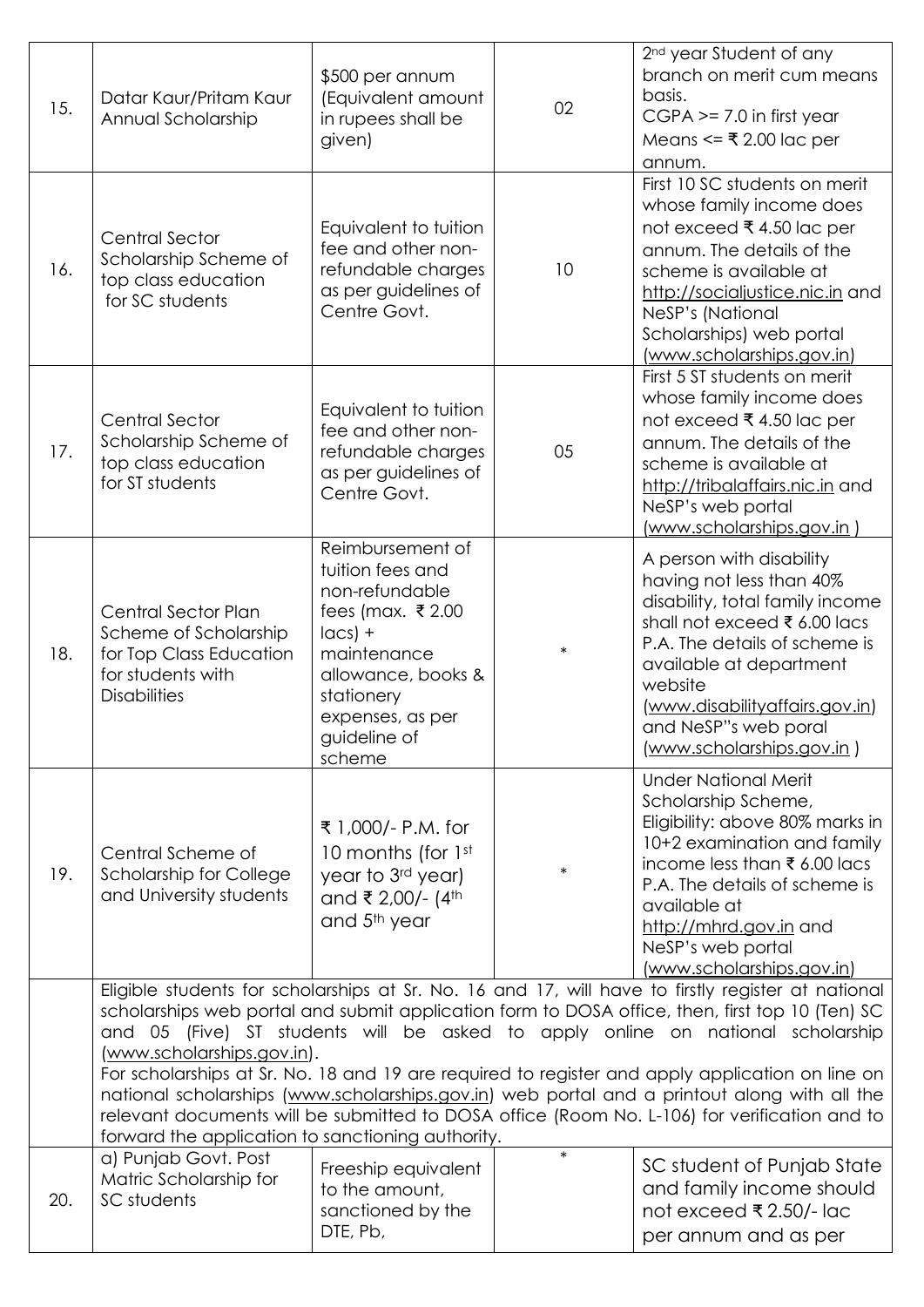|            |                                                                                      | Government of<br>Punjab                                                                                                                           |        | guidelines by the Punjab<br>Government.                                                                                                                                                                                                                                                                                                                                                          |
|------------|--------------------------------------------------------------------------------------|---------------------------------------------------------------------------------------------------------------------------------------------------|--------|--------------------------------------------------------------------------------------------------------------------------------------------------------------------------------------------------------------------------------------------------------------------------------------------------------------------------------------------------------------------------------------------------|
|            | b) Special grant to SC<br>students                                                   | 125/- per month for<br>Day Scholars.<br>250/- per month for<br>Hostlers as per<br>guidelines of<br>Punjab Govt.                                   | $\ast$ | SC student of Punjab State<br>and family income should<br>be less than ₹ 60,965/- per<br>annum, as per guidelines of<br>Punjab Government.                                                                                                                                                                                                                                                       |
|            | (c) Punjab Govt. Post<br>Matric Scholarship<br>(OBC)                                 | Freeship equivalent<br>to the amount,<br>sanctioned by the<br>DTE, Pb,<br>Government of<br>Punjab                                                 | $\ast$ | Should be OBC student of<br>Punjab State and family<br>income per annum should<br>not exceed the limit fixed by<br>the Punjab Government, i.e.,<br>₹1.00 lac/- per annum.                                                                                                                                                                                                                        |
|            |                                                                                      |                                                                                                                                                   |        | For 20 (a) and 20 (c), eligible students are advised to register and submit application form online<br>on www.punjabscholarships.gov.in and submit a print out of application form and other relevant<br>documents to the office of DOSA (Room No. L-106) for verification and to forward the<br>application to sanctioning authority. Eligibility criteria is available on www.dtepunjab.gov.in |
| 21<br>(a). | Post Matric Scholarship<br>for students belonging<br>to the minority<br>communities. | As per government<br>guidelines<br>mentioned at the<br>site of welfare of<br>minority Deptt. and<br>national<br>scholarships web<br>portal        | $\ast$ | Students who have secured<br>not less than 50% marks in<br>previous year final exam.<br>Family income should not<br>exceed ₹ 2 lac per annum.                                                                                                                                                                                                                                                    |
| 21         | Merit cum means<br>Scholarship for students                                          | For 21 (a) & 21 (b) as per Govt. guidelines available on website<br>http://www.scholarships.gov.in                                                |        |                                                                                                                                                                                                                                                                                                                                                                                                  |
| (b).       | belonging to the<br>minority communities.                                            |                                                                                                                                                   |        |                                                                                                                                                                                                                                                                                                                                                                                                  |
| 22.        | Post Matric Scholarship<br>to SC students                                            | Equivalent to tuition<br>fee per month as<br>per the guidelines<br>of respective State<br>Government.                                             | $\ast$ | Should be SC student.<br>Other guidelines as per the<br>respective State<br>Governments.                                                                                                                                                                                                                                                                                                         |
| 23.        | Special Scholarship<br>Scheme for J & K<br>students                                  | Reimbursement of<br>tuition fee, other<br>incidental charges,<br>hostel/mess<br>charges etc. as per<br>guidelines of MHRD<br>for J&K scholarships | $\ast$ | Parent income should not<br>exceed ₹ 6.00 lac per<br>annum.<br>Student should belong to J &<br>K and passed 12 or<br>equivalent from state Board<br>of J & K. Other conditions as<br>per guidelines of MHRD                                                                                                                                                                                      |
| 24.        | National Scholarship                                                                 | 120/- Day Scholars<br>170/- Boarders                                                                                                              | $\ast$ | As per the guidelines by<br>Punjab Government.                                                                                                                                                                                                                                                                                                                                                   |
| 25.        | National Talent Search<br>Scheme Scholarship                                         | 500/- per month.                                                                                                                                  | $\ast$ | As per guidelines of NCERT,<br>New Delhi.                                                                                                                                                                                                                                                                                                                                                        |
| 26.        | <b>National Thermal Power</b><br>Corporation Scholarship<br>Scheme                   | 18000/- per annum.                                                                                                                                | $\ast$ | To be decided of the NTPC<br>for SC/ST/Physically<br>Handicapped students.<br>Should be SC/ST student                                                                                                                                                                                                                                                                                            |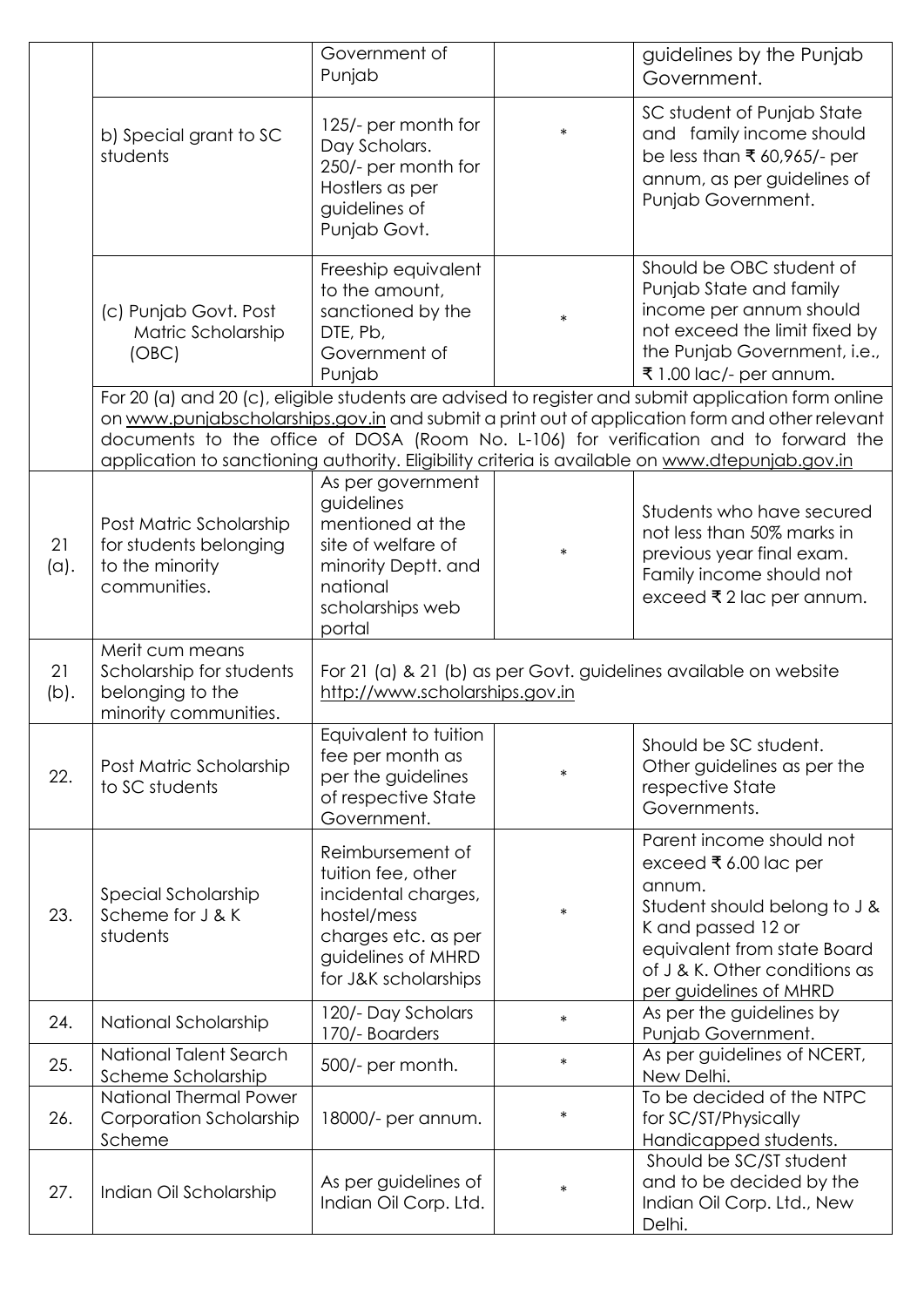| 28. | Himachal Pradesh Govt.<br>Stipend                                                                      | As per guidelines of<br>HP Govt.                                                 | $\ast$ | On the basis of poverty-cum-<br>brilliance of Himachal State<br>Students as per guidelines of<br>the State Government.                                                                                                                                                                                                                                                                      |
|-----|--------------------------------------------------------------------------------------------------------|----------------------------------------------------------------------------------|--------|---------------------------------------------------------------------------------------------------------------------------------------------------------------------------------------------------------------------------------------------------------------------------------------------------------------------------------------------------------------------------------------------|
| 29. | Guru Harkrishan<br><b>Educational Society</b><br>Scholarship                                           | 500/- per month.                                                                 | $\ast$ | Students who have secured<br>not less than 60% marks in<br>the previous qualifying<br>examination. Family income<br>should not exceed ₹ 10,000/-<br>per month and to be                                                                                                                                                                                                                     |
|     |                                                                                                        | <b>Scholarships instituted by Thapar Alumnus</b>                                 |        | decided by the Society.                                                                                                                                                                                                                                                                                                                                                                     |
|     |                                                                                                        |                                                                                  |        |                                                                                                                                                                                                                                                                                                                                                                                             |
| 30. | Thapar Institute of<br>Engineering &<br><b>Technology University</b><br>'class of 1965'<br>scholarship | Equivalent to the<br>interest generated<br>on amount<br>donated by 1965<br>batch | 01     | Scholarship will be awarded<br>to BE 3rd year student on the<br>basis of AGPA (minimum<br>8.00) earned during the 2nd<br>year of study and the merit<br>of the project proposal<br>submitted by the students of<br>Civil/Mechanical/Electrical<br>Engineering. Other<br>guidelines are displayed at<br>TIETU website.                                                                       |
| 31. | Thapar Institute of<br>Engineering &<br><b>Technology University</b><br>'class of 1987'<br>scholarship | Equivalent to the<br>interest generated<br>on amount<br>donated by 1987<br>batch | 02     | Two scholarship of value Rs<br>50,000 per annum<br>(Maximum) will be awarded<br>to BE final year students. The<br>Scholarship shall be<br>awarded to student who has<br>minimum CGPA of 7.50 at<br>the end of 3 <sup>rd</sup> year and has<br>done exceptionally well in<br>Sports or extra-curricular<br>activities. Other guidelines<br>are displayed at TIETU<br>website.                |
| 32. | Thapar Institute of<br>Engineering &<br><b>Technology University</b><br>Class of<br>1988'scholarship   | ₹ 60000/- p.a.                                                                   | 01     | Scholarship will be awarded<br>to BE 3 <sup>rd</sup> year student of either<br>Mechanical<br>Civil<br>or<br><b>or</b><br>Electrical Engineering on the<br>basis of AGPA (minimum<br>8.00) earned during the 2nd<br>year of study and means<br>(students<br>having<br>family<br>income less than ₹5.00 lacs<br>are eligible to apply) Other<br>guidelines are displayed at<br>TIETU website. |
| 33. | Thapar Institute of<br>Engineering &<br><b>Technology University</b><br>Class of<br>1989'scholarship   | ₹ 1,00,000/- P.A.                                                                | 01     | Scholarship will be awarded<br>BE/BTech 2 <sup>nd</sup> year of any<br>stream and should have had<br>no E or F or X grade up to the                                                                                                                                                                                                                                                         |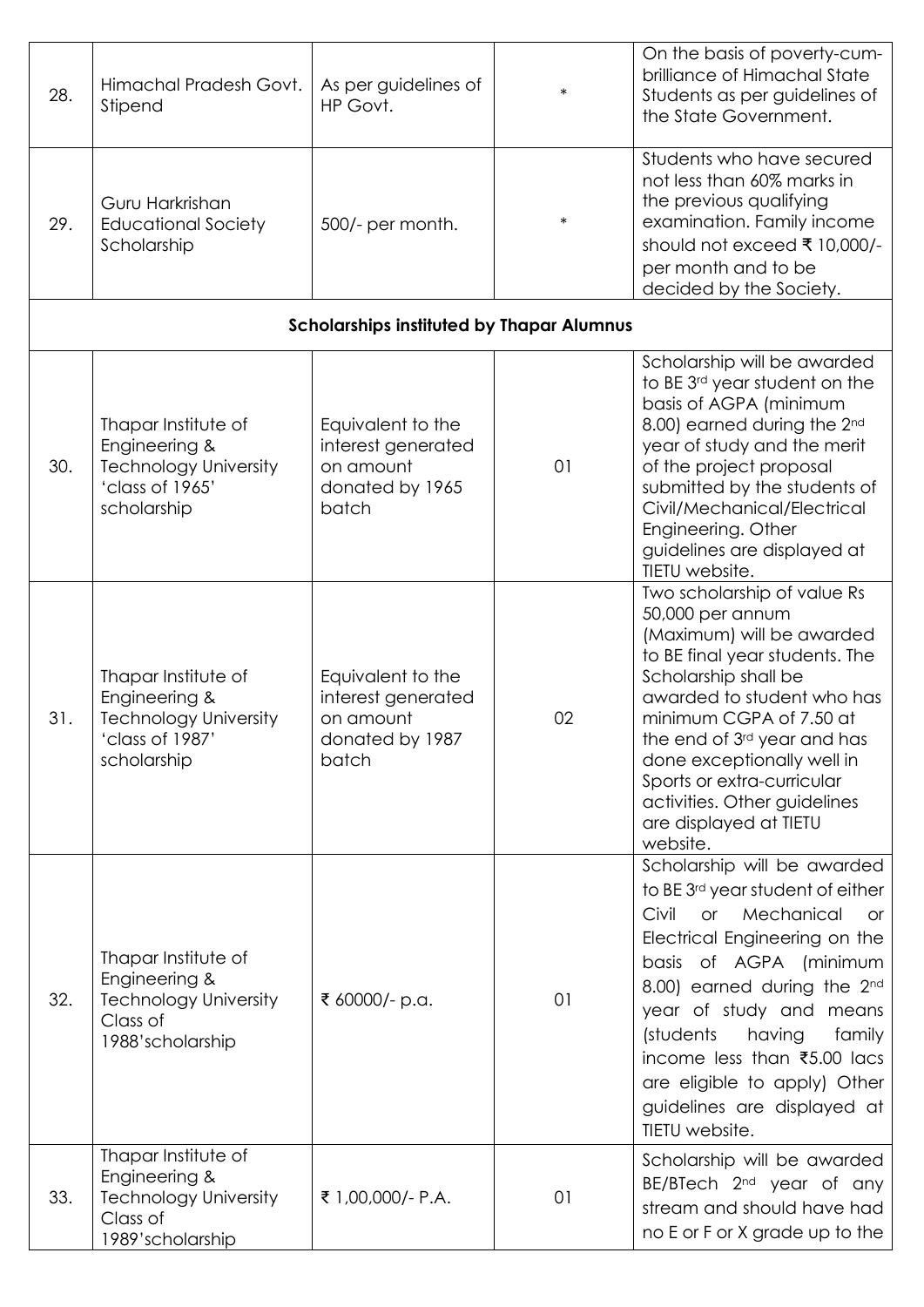|    |                                                                                                         |                                                                                                                                                                 |    | first semester of second year.<br>CGPA not less than 6.00 in first<br>year and having annual<br>family income less than ₹5.00<br>lacs. Other guidelines are<br>available at TIETU website.                                                                                                                                                                                  |
|----|---------------------------------------------------------------------------------------------------------|-----------------------------------------------------------------------------------------------------------------------------------------------------------------|----|-----------------------------------------------------------------------------------------------------------------------------------------------------------------------------------------------------------------------------------------------------------------------------------------------------------------------------------------------------------------------------|
| 34 | Vinod Luthra, Sudershan<br>Bhateja, Vijay Goel and<br>Shyam Lal Taneja<br>Scholarship                   | Equivalent to the<br>interest generated<br>on amount<br>donated to the<br>account by Mr.<br>Luthra subject to a<br>maximum of ₹<br>25,000/- p.a.                | 01 | Scholarship will be awarded<br>to BE 3rd year student of<br>Mechanical Engineering on<br>the basis of CGPA (minimum<br>7.00) earned during the 2 <sup>nd</sup><br>year of study and means<br>(students having family<br>income less than ₹5.00 lacs<br>are eligible to apply) Other<br>guidelines are displayed at<br>TIETU website.                                        |
| 35 | Vinod & Vinay Luthra<br><b>Family Scholarship</b>                                                       | Equivalent to the<br>interest generated<br>on amount<br>donated to the<br>account by Mr.<br>Luthra subject to a<br>maximum of ₹<br>25,000/- p.a.                | 01 | Scholarship will be awarded<br>to BE 4 <sup>th</sup> year student of<br>Mechanical Engineering on<br>the basis of CGPA (minimum<br>7.00) earned during the 3rd<br>year of study and means<br>(students having family<br>income less than ₹5.00 lacs<br>are eligible to apply) Other<br>guidelines are displayed at<br>TIETU website.                                        |
| 36 | Thapar Institute of<br>Engineering &<br><b>Technology University</b><br>'Class of 1962<br>Scholarships" | Equivalent to the<br>interest generated<br>on amount<br>donated to the<br>account by the<br>class of 1962<br>subject to a<br>maximum of ₹<br>25,000/- each p.a. | 03 | Scholarship will be awarded<br>to BE 2 <sup>nd</sup> year students (one<br>each from Civil, Mechanical<br>and Electrical Engineering)<br>on the basis of CGPA<br>(minimum 7.00) earned<br>during the 1st year of study<br>and means (students having<br>family income less than ₹5.00<br>lacs are eligible to apply)<br>Other guidelines are<br>displayed at TIETU website. |

# **\*depends upon the issuing agency.**

- **Notes**: (i) Students nominated by the Government of India are also awarded Scholarship by their respective Governments.
	- (ii) Sponsored Industrial House Scholarhsip would also be available.
	- (iii) In case of any change regarding amount or eligibility for the Government scholarships mentioned in above table, the latest circular shall be applicable.
	- (iv) For availing Government scholarships, Aadhaar enabled bank account or linking of existing bank account with **Aadhaar number** is required at the time of applying of scholarship for direct transfer of scholarship amount to the beneficiary, as per the guidelines issued by the Government from time to time.

#### **Important Note:**

All the eligible SC/ST, OBC, PwD students etc. should submit their scholarship forms alongwith all other relevant documents in the office of DOSA (Room No. L-106), after applying online at respective web